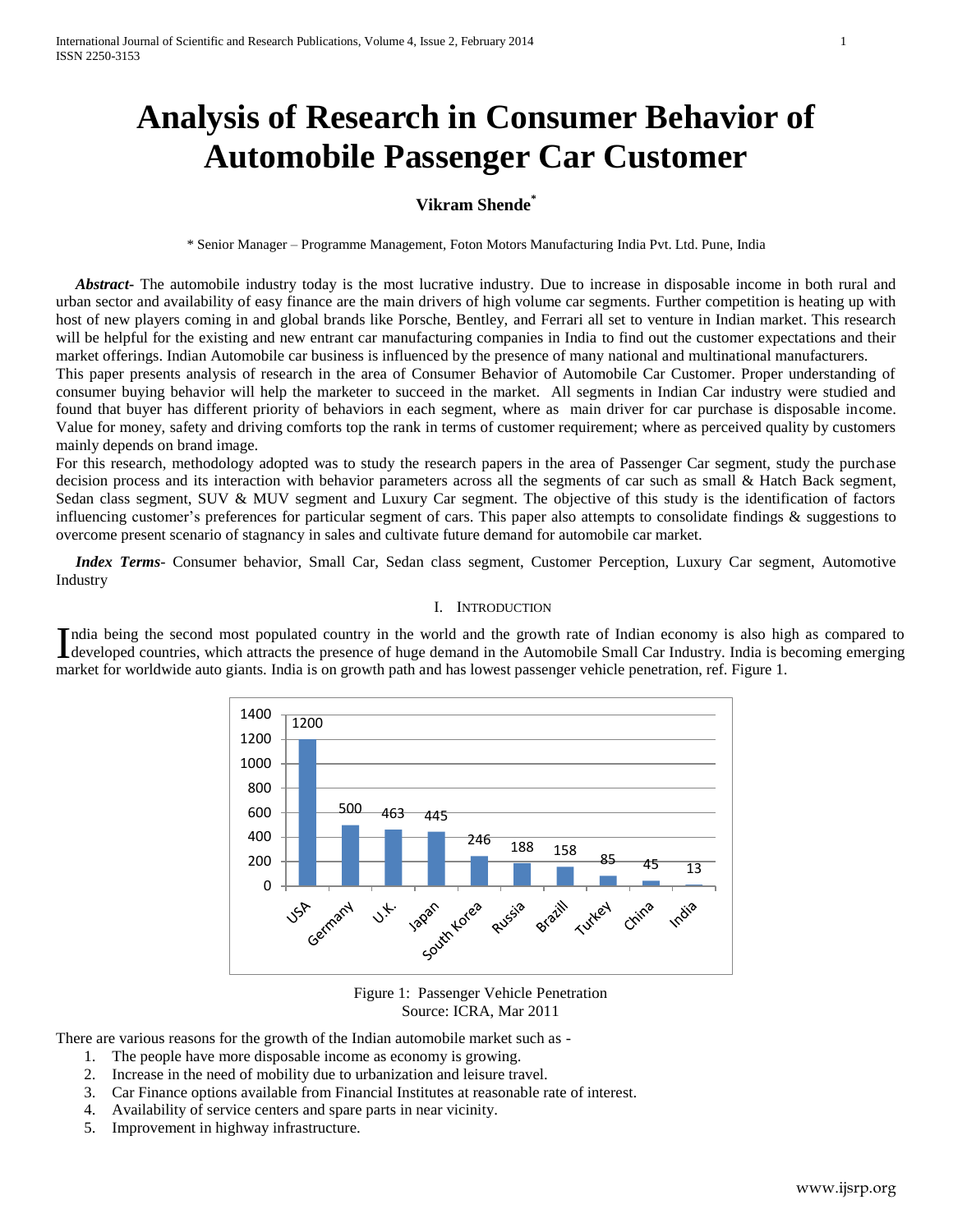For most of the people, purchasing a car is the second most important and expensive decision, next to purchase of a house; for the automotive manufacturers, first-time car buyers give them the opportunity to create positive brand image which definitely could be reflected in next coming years because consumers could make repeat car purchasing. The concept of "buying behavior" is of prime importance in marketing and has evolved over the years. It is very important to understand consumer buying behavior as it plays a vital role while purchasing products. Day to day human wants are growing, expectation is growing. Car Models are no exception to this behavior. Consumer behavior is fairly complex as Car Purchase implies a high level of social and psychological involvement. Consumer buying behavior is a blend of Economic, technological, political, cultural, demographic and natural factors as well as Customer's own characteristics which is reflected by his attitude, motivation, perception, personality, knowledge and lifestyle.

This lead to constant modifications of Car Models and its features in terms of their size, capacity, styling etc. and today we see a new model coming into the market practically every quarter. Market has become very competitive and has become very 'important place' to study the behavior of consumers and also provide useful insights what a consumer requires in a product in a constant dynamic environment. Consumer behavior also differs for same Car under below conditions-

- 1. New Car launch in market
- 2. Car is in market for 1-2 years
- 3. Car is in the market for more than 4 years
- 4. Purchase of second hand Car

It is only through research that a company will be able to study the buying behavior of consumers. With better understanding of customer's perceptions, companies can determine the actions required to meet the customer's need. They can identify their own strengths and weaknesses, where they stand in comparison to their competitors, chart out the future progress path and improvement. The passenger car market changed very rapidly due to the fierce competition and advance technology, therefore, it requires the automotive manufactures to understand the consumer's preference on time and take fast actions to reflect market changes quickly. So it would be very interesting to know consumer's preference in today's fast-changing passenger car market and how is the customer's buying process.

## II. STATEMENT OF THE PROBLEM

Due to the emergence of globalization and liberalization there is a stiff completion among the Automobile industries which are focusing attention in capturing the Indian markets an automobile are no more considered as luxury once, now occupies a part of dayto-day life and has become a necessity. Customers have now changed their attitude that yesterday's luxuries are today's necessities. To be a successful marketer it is absolutely essential to study the perceptions of the prospective buyers and track their drivers of those perceptions.

## III. REVIEW OF LITERATURE

Manish Kumar Srivastava, A.K. Tiwari [1], studies the consumer behavior for A3 segment vehicles such as Honda City and SX4 in a particular region Jaipur. Data collected from 100 respondents 50 each from Honda City and Maruti SX4. Respondents were considered from various backgrounds like Gender, Occupation, Income class. Also customer purchase parameters considered for study are Price, Safety, Comfort, Power & Pickup, Mileage, Max Speed, Styling, After Sales Service, Brand Name and Spare Parts Cost. Based on above parameters and analysis made in this it revealed that, while purchasing A3 segment car Customer give much importance to Safty, Brand Name and seating and driving comfort. Also word of mouth publicity and advertisements in car magazines are more effective communication medium for promotion of Cars.

Prasanna Mohan Raj [2], studied the factors influencing customers brand preference of the economy segment SUV's and MUV's. Data collection was made through direct interaction and customer intercept survey using questionnaire. Descriptive analysis was used to transform data into understand format and factor analysis was used for identification of factors influencing customer preference. In light of study findings, the preference of a given brand can be explained in terms of six factors namely Product reliability, monetary factor, trendy appeal, frequency of non-price promotions offered, trustworthiness and customer feeling or association towards brand. There is need for marketers to take these factors into consideration when crafting product innovations in the SUV segment of Automobile market.

Nikhil Monga, Bhuvender Chaudhary, Saurabh Tripathi [3], this research attempts to answer some of the questions regarding brand personality of selected cars in India by conducting the market research. This personality sketching will help in knowing what a customer (or a potential customer) thinks about a given brand of car and what are the possible factors guiding a possible purchase. Similarly, the idea of measuring the customer satisfaction will serve the same purpose of determining the customer perception. Thus, by measuring the willingness of exciting users of a car to recommend it to others will help the car manufacturers to chock out the entire customer Buying Behavior. The study shows that brand perception is something which starts building up before a car is purchased and goes on with its use and is reflected in the recommendations. The customer makes to his acquaintances for the same car. Also it is seen that the customer might not be using the car still he holds the perceptions about it. Brand personality of a car is enforced by the sellers in the mindsets of the customers and customers reacts to it by forming their perception about the car and this reflects in the overall brand image of the car. So brand image and brand personality complement each other and the brand perception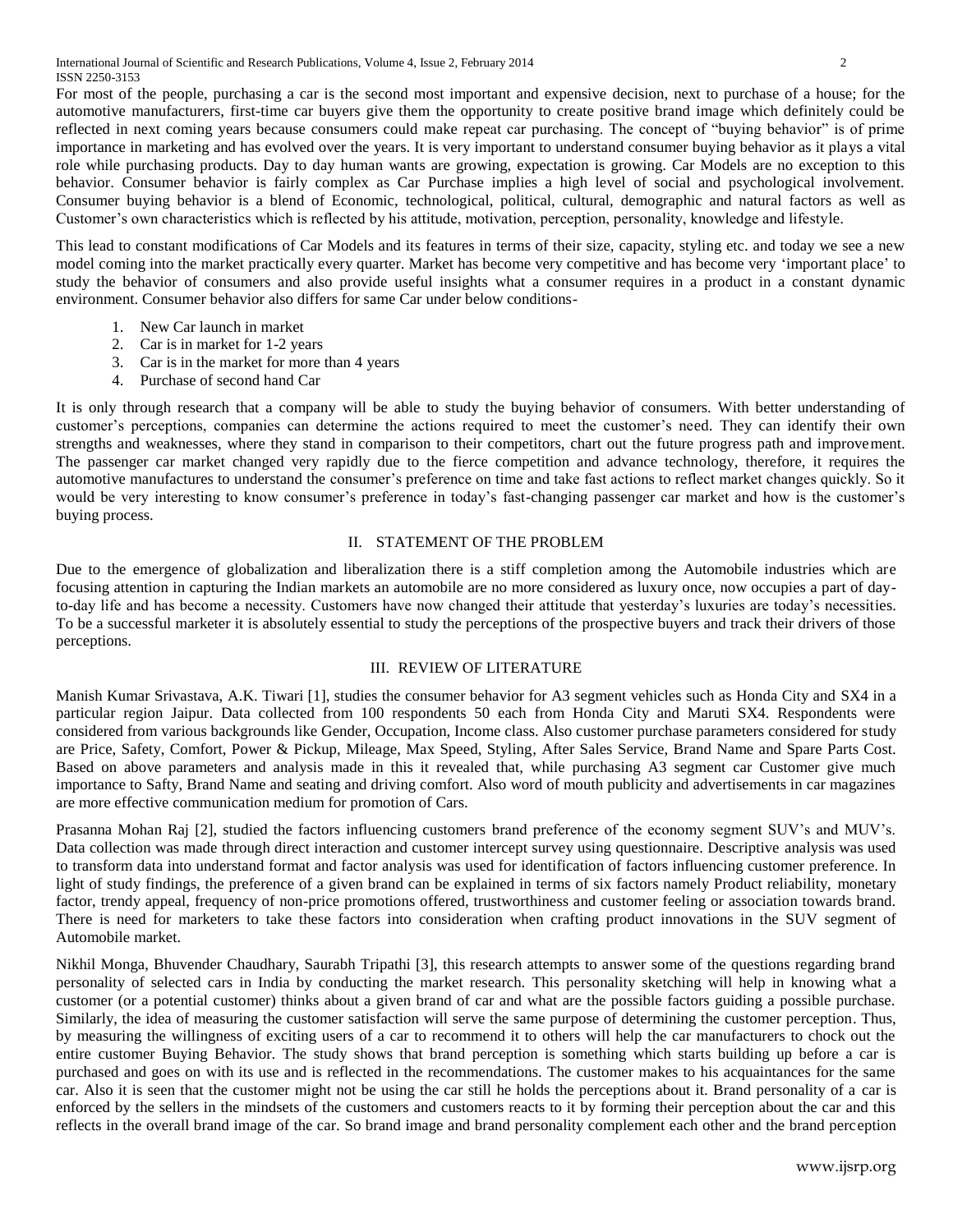International Journal of Scientific and Research Publications, Volume 4, Issue 2, February 2014 3 ISSN 2250-3153

aids the building of brand images. As per the study findings, dealers play a very important role in building up the brand perceptions of the cars.

Samin Rezvani, Goodarz Javadian Dehkordi, Muhammad Sabbir Rahman [4], this paper reviews the country of origin and different variables that influence consumer purchase intention, also highlight the relationship of variables and customer purchase intention. Study demonstrate that people care about which country products come from and where they are made and consider these factors when evaluating the quality of product. Stereotypes of country and the preferences of customers, influence the purpose intention. Political system, culture and the economy of the country can be a cause of sensitivity to people. There are many factors that have an impact on consumer purchase intention. Research and methodologies have shown that even when consumers can evaluate all the intrinsic product characteristics by expressing the product, the effect of extrinsic cues has more influence on consumer product evaluation. Country of origin is one of the extrinsic cues; in addition, there is no doubt that country of origin has considerable influence on the purchase intention process.

K.Vidyavathi [5], the study throws light on various aspects that the manufactures should concentrate on to attract the prospective buyers. The demand for the small Automobile segment is increasing because of the growing number of nuclear families as well as parking problems. Hence the manufactures should find out the needs, wants, tastes and preferences of consumers in order to design the products. Also fuel economy and driving comfort are the most important parameters followed by availability of spares and their price.

Balakrishnan Menon, Jagathy Raj V.P.[6], study findings shows that due to price difference in Gasoline and Diesel, about one third of the car owners were having diesel vehicles. The research results showed that about one seventh of car for the city drive for family usage, while using the second car for office and business usage. Foreign brand cars show clear preference in the Kerala car market. Also it was observed that in the information gathering and consumer purchase initiation stage, TV commercials on car models and brands, search on internet website of the manufacturer and visit to dealers / distributors were the prime sources where customers gathers information on car models.

Ramita Verma, Shubhkamana Rathore [8], studied the luxury car segment of India. Researches and studies have revealed that the luxury car market is growing at a steady speed of 25% per annum with more and more numbers of luxury cars entering Indian car market. Luxury cars are preferred by HNI (High Net worth Individuals). HNI wants to differentiate themselves from crowd for various reasons. Change in attitude of the customer accounts for the sudden acceleration in the Luxury car Market in India, as the emphasis has been shifted from price consideration and affordability to design, quality and pleasure. Study also throws light on market drivers of luxury cars like

- Political-government taxation, business sentiments, import-export policies, government stability.
- Demographical factors like Consumer trends, Income growth, spending power.
- Customer requirements such as status symbol, indulgence, technological factors.
- Socio cultural factors such as Lifestyle and preferences of people which impact their choice of types of automobiles. Social norms that impact the decision to own and use automobiles versus other means of transport.

## IV. METHODOLOGY

However all the studies made in Consumer buying behavior of Automotive Car for various segments from small up to luxury car provides the knowhow for Car Manufacturer but fails to provide scientific approach for factors of Consumer behavior and their drivers. In this paper an attempt is made to-

- 4.1. Study & Classify Car market based on segments like small car, Hatch back, Sedan Class, premium Sedan, SUV & MUV and Luxury Car.
- 4.2. Study on purchase decision process.
- 4.3. Broad classification of behaviors and their effect on various car segments.

## *4.1 India Car Market Segments:*

The Indian car industry is now the seventh largest car manufacturer in the world. The overall Indian automobile industry has grown at a high rate of around 15% (CAGR 2007-12) on the back of a healthy macro-economic growth and overall positive sentiments. As India is a developing economy with relatively low GDP per capita, the Indian automobile industry is dominated by 2-Wheelers which comprise of ~77% of the overall market. Passenger vehicles are the 2nd largest segment of the industry with a share of ~15% and commercial and three wheelers comprise of 8% of the market share. In India Passenger Vehicle market is further classified into three segments –

- Passenger Cars (PC)
- Utility Vehicles (UV)
- Vans ( Mini Vans not included in study)

Passenger Cars sub-segment dominates the passenger vehicle market in India with ~70% share. The next biggest sub-segment is the Utility Vehicles segment which has a share of ~20%, followed by Mini Vans.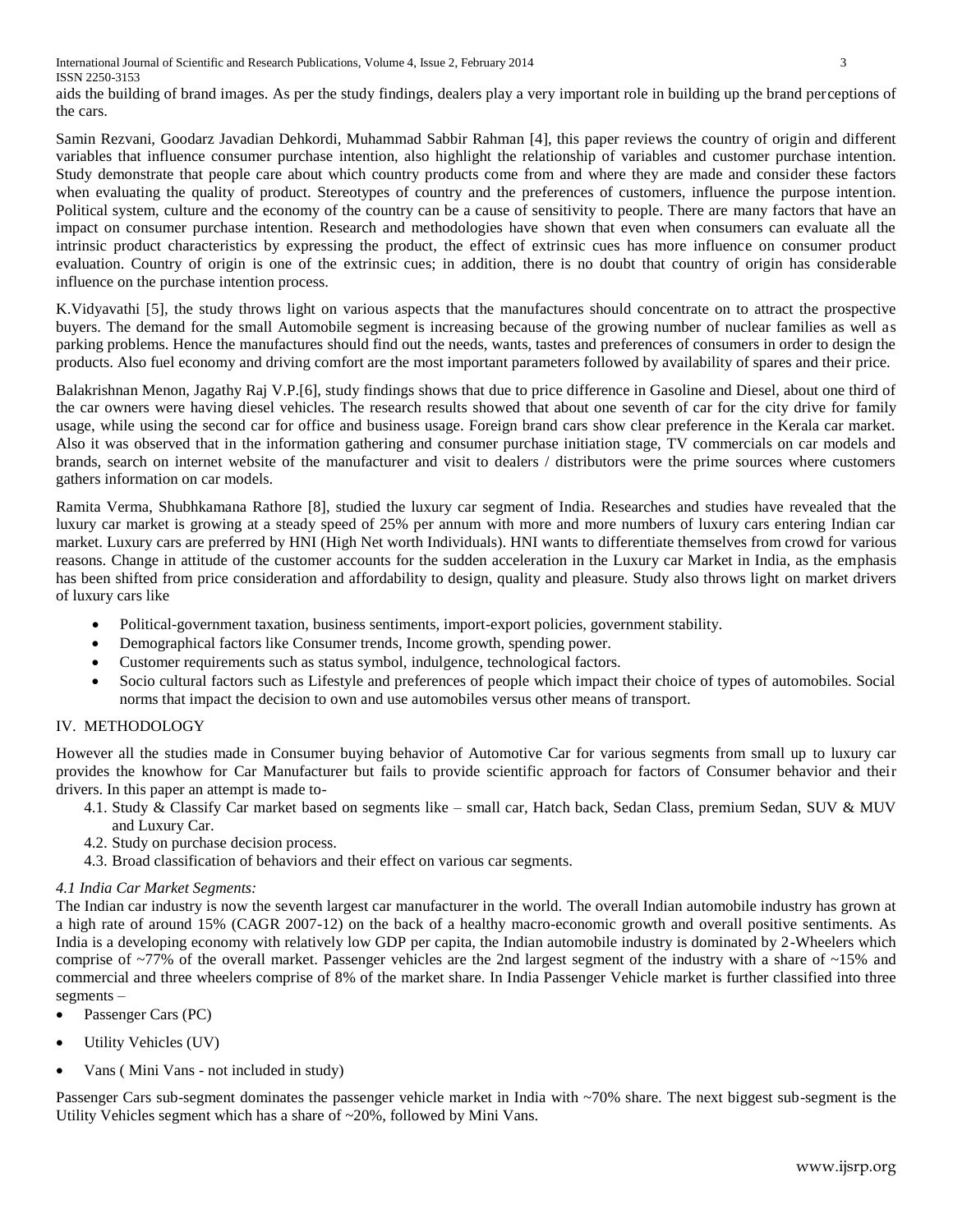The Passenger Car (PC) segment is categorized into 9 sub-segments primarily based on overall vehicle length as shown in figure 2.



Figure 2: Indian Passenger Car Segment

Source: Society of Indian Automotive Manufacturers (SIAM new Classification)

Out of the 9 sub-segments, 3 sub-segments viz. Compact, Mini and Super Compact comprise ~90% of the overall passenger car (PC) market. The largest sub-segment is Compact followed by Mini. The demand for small cars is the highest because of relatively lower per-capita incomes and high traffic density in urban areas. Compact and Mini sub-segments primarily comprise of hatchbacks which are preferred due to relatively low price, high fuel efficiency and easy maneuverability. Suzuki is the leading player in the passenger car segment with a dominant share of  $\sim$  45%, distantly followed by Hyundai with a share of  $\sim$  20%.

## *4.2 Purchase Decision Process:*

In order to assess the importance of the environmental awareness in the car purchase decision, it is necessary to get an insight into the process of purchasing itself. The consumer's decision to purchase a product is a multi staged process. Kotler (2006) identifies that the consumer will go through five stages. Vehicle purchase behavior fairly complex, as car purchase implies a high level of social and / or psychological involvement. Therefore, the consumer will transit each stage of purchase decision making process as presented in figure-3.



Figure 3: The Purchase Decision Making Process (Source – Kotler)

- a) Problem Recognition: In this information processing model, the consumer buying process begins when the buyer recognizes a problem or need. When we found out a difference between the actual state and a desired state, a problem is recognized. When we find a problem, we usually try to solve the problem. We, in other words, recognize the need to solve the problem. But how?
- b) Information Search: When a consumer discovers a problem, he/she is likely to search for more information. Through gathering information, the consumer learns more about some brands that compete in the market and their features and characteristics.
- c) Evaluation and Selection of Alternatives: How does the consumer process competitive brand information and evaluate the value of the brands? Unfortunately there is no single, simple evaluation process applied by all consumers or by one consumer in all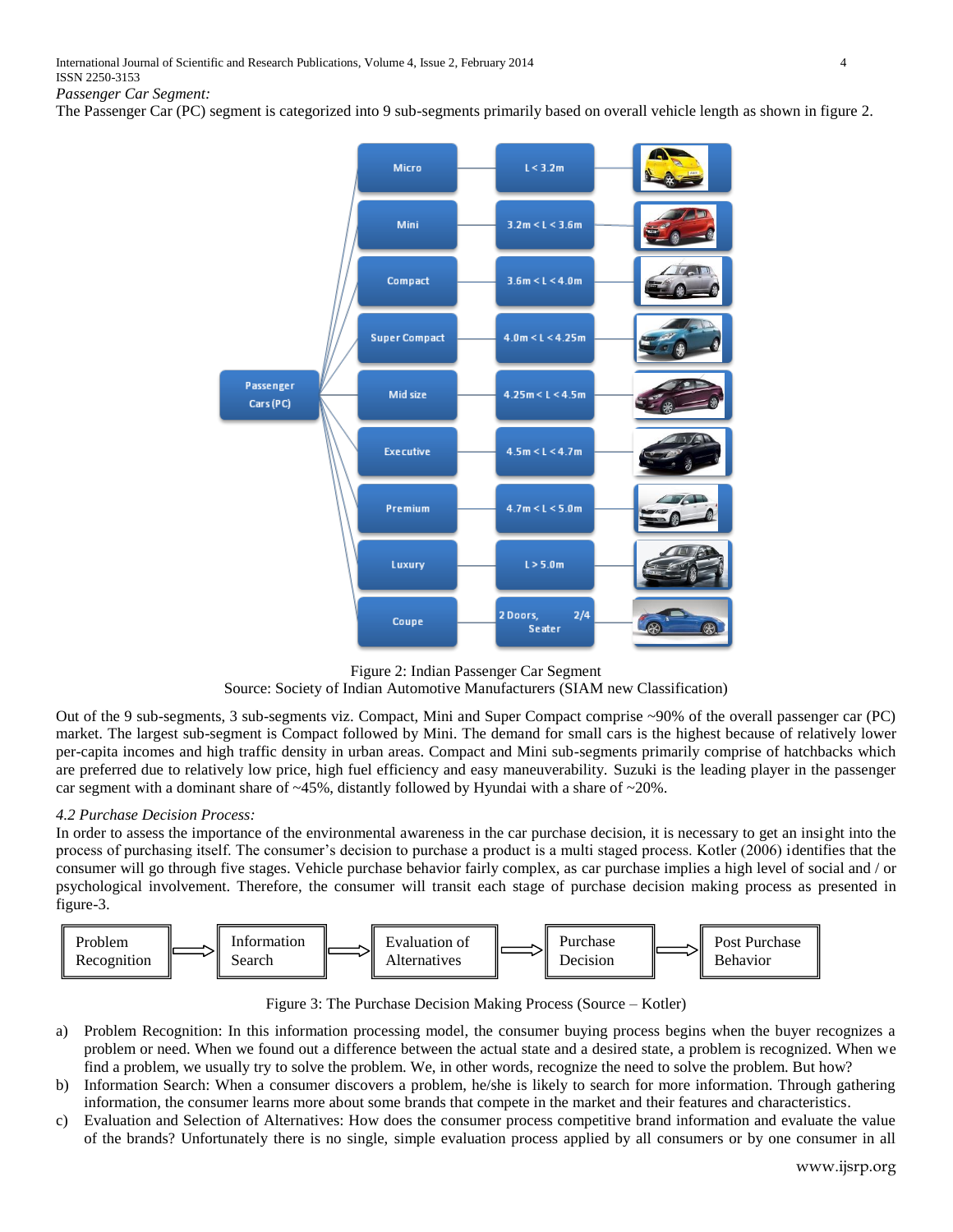buying situations. One dominant view, however, is to see the evaluation process as being cognitively driven and rational. Under this view, a consumer is trying to solve the problem and ultimately satisfying his/her need. In other words, he/she will look for problem-solving benefits from the product. The consumer, then, looks for products with a certain set of attributes that deliver the benefits. Thus, the consumer sees each product as a bundle of attributes with different levels of ability of delivering the problem solving benefits to satisfy his/her need. The distinctions among the need, benefits, and attributes are very important. One useful way to organize the relationships among the three is a hierarchical one.

- d) Decision Implementation: To actually implement the purchase decision, however, a consumer needs to select both specific items (brands) and specific outlets (where to buy) to resolve the problems. There are, in fact, three ways these decisions can be made: 1) simultaneously; 2) item first, outlet second; or 3) outlet first, item second. In many situations, consumers engage in a simultaneous selection process of stores and brands. Once the brand and outlet have been decided, the consumer moves on to the transaction ("buying").
- Post-purchase Evaluation: Post-purchase evaluation processes are directly influenced by the type of preceding decision-making process. Directly relevant here is the level of purchase involvement of the consumer. Purchase involvement is often referred to as "the level of concern for or interest in the purchase" situation, and it determines how extensively the consumer searches information in making a purchase decision. Although purchase involvement is viewed as a continuum (from low to high), it is useful to consider two extreme cases here. Suppose one buys a certain brand of product as a matter of habit (habitual purchase). For him/her, buying a is a very low purchase involvement situation, and he/she is not likely to search and evaluate product information extensively. In such a case, the consumer would simply purchase, consume and/or dispose of the product with very limited post-purchase evaluation and generally maintain a high level of repeat purchase motivation.

# *4.3 Broad Classification of consumer behavior:*

Consumer behavior is a blend of Economic, Technological, Political, Cultural, Demographic and natural factors as well as his own characteristics which is reflected by his attitude, motivation, perception, personality, knowledge and lifestyle. Marketers can rationalize their existence only when they are able to understand consumer behavior. From study it was envisaged to classify these behavior parameters under broad categories – Economic, Social, Demographic, Geographic, Psychological, Product & Technology. Various customer behavior parameters can be clubbed as given in below Table 1.

| Social<br>Parameters                                    | Economical<br>Parameters  | Political<br>Parameters                                             | Product & Technology<br>Parameters                                                                      | Demographic<br>Parameters        | Geographic<br>Parameters | Psychographic<br>Parameters |
|---------------------------------------------------------|---------------------------|---------------------------------------------------------------------|---------------------------------------------------------------------------------------------------------|----------------------------------|--------------------------|-----------------------------|
| Road<br>Infrastructure                                  | Monthly Income            | Government<br>budget planning                                       | Fuel Efficiency                                                                                         | Source of<br>Income              | Region                   | Activities                  |
| Road Safety                                             | Disposable<br>Income      | Government<br>Policies – such as<br>vehicle Life (<br>Max 15 years) | Exteriors – Overall look,<br>color, shape, feature<br>lines, head lamp & tail<br>lamp                   | Gender                           | Size / Area              | <b>Interests</b>            |
| Lifestyle                                               | Loan Interest             | Government<br>taxation & duty<br>structure                          | Interiors such as Plush<br>interiors, exotic colors,<br>legroom, seat design,<br>arm rest, music system | Height,<br>Weight,<br>Complexion | Population<br>density    | Opinions                    |
| Competition in<br>the market (<br>options<br>available) | Easy Loan<br>Availability |                                                                     | Vehicle performance-<br>Pickup, mileage,<br>acceleration, max speed,<br>torque, Engine Capacity         | Education                        | Climate                  | <b>Attitudes</b>            |
|                                                         | Age                       |                                                                     | Driving Comfort                                                                                         | Occupation                       | Off-Road,<br>On-road     | Values                      |
|                                                         | <b>Fuel Price</b>         |                                                                     | Product Quality -<br>Durability, reliability,                                                           | Age                              |                          |                             |
|                                                         | <b>Product Price</b>      |                                                                     |                                                                                                         |                                  |                          |                             |

TABLE I Broad Classification of Consumer Behavior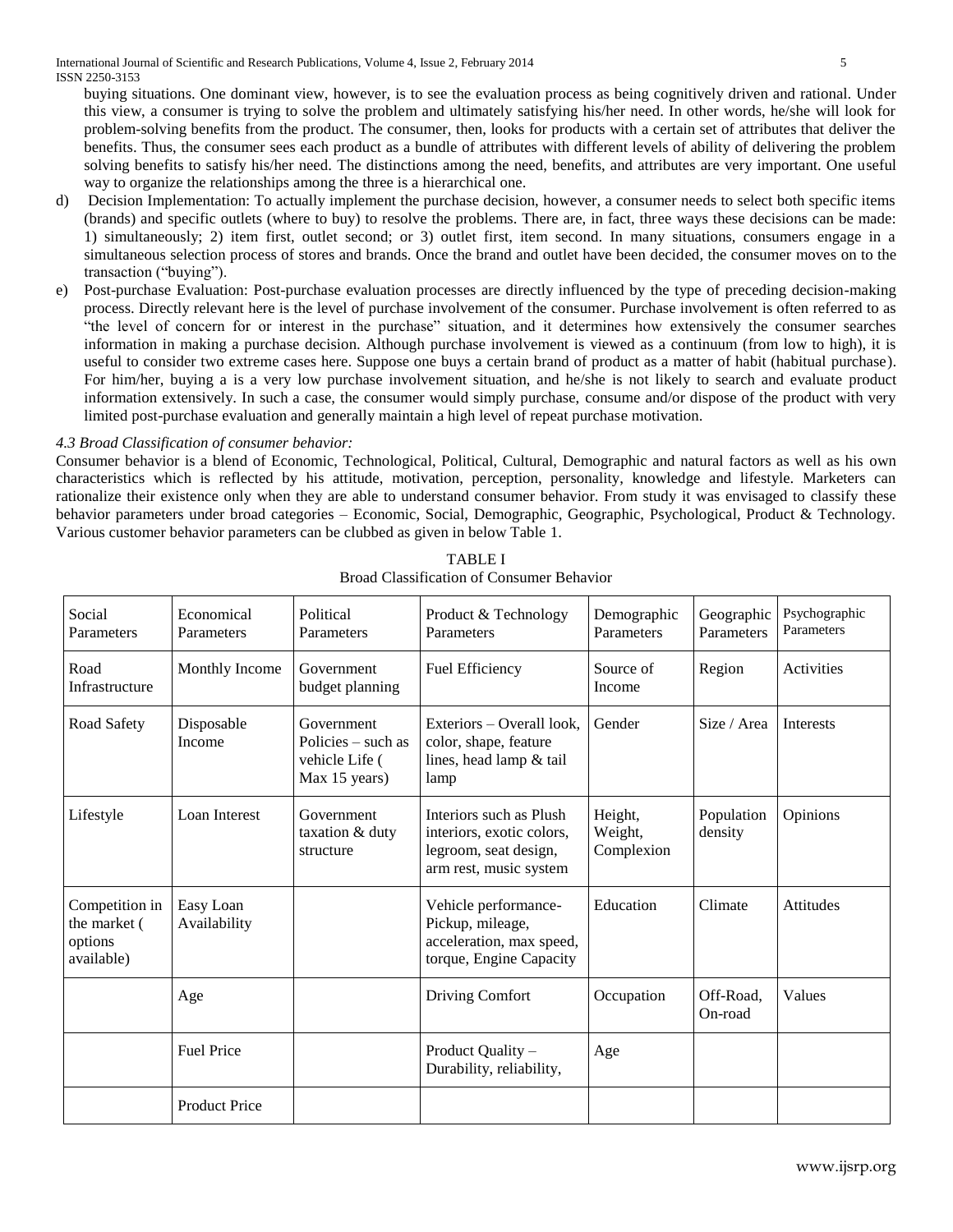Based on the analysis and as shown in figure 4, it is evident that, increase in disposable income seems to be the most important reason for buying a car. This trend is reflected in the growth of the per capita income and consequently the growth of the Indian automobile Industry. Similarly, the growing family needs like working partners, increasing family size, status, etc. add to the motives of buying a





Customer Behaviors of various Passenger Car segments are as described below:

Micro Car Segment (Length < 3.2 Meter) - It is the lowest cost segment with only one Tata Nano Car. Despite being the cheapest car, had serious initial quality issues which damaged its brand image and customer faith. As a product this segment will get preference for city drive over congested road conditions wherein safety on road will be better than two wheeler.

Mini Car Segment  $(3.2 < L < 3.6$  Meter) - It is the 2nd largest sub-segment in the passenger car market is highly consolidated with 2~3 significant players having 7 products. The reason for presence of relatively few players in this segment is because of highly price sensitive consumer. To enable competitive low cost manufacturing, high volumes and thus a large network is required. Maruti Suzuki and Hyundai are the dominant players in the sub-segment as they were the early entrants and have low cost manufacturing competence. Consumers of these segment cars are 1<sup>st</sup> time car buyers with product price as deciding factor. M800, Suzuki Alto, Zen, Wagon R, Santro, Spark are the cars from this segment.

Compact car segment  $(3.6 < L < 4.0$  Meter) – It is the most crowded segment with about 13 players and 20 product offerings as it is the largest sub-segment (~45% share) in passenger cars. Yet, the ability to manufacture low cost good quality cars has resulted in the market being relatively consolidated with 2 players – Maruti Suzuki and Hyundai – dominating the market with a combined share of over 50%. While Maruti Suzuki, Hyundai and Tata were the early entrants in the sub-segment, Honda has already overtaken Tata to become the 3rd largest player in the sub-segment. This has happened because of high brand equity and competitive pricing of Honda products. Swift, i10, Jazz, Vista, Beat, Figo, Polo, Micra, Liva, Vibe, Punto, Pulse etc. are the cars from this segment.

Super Compact  $(4.0 < L < 4.25$  Meter) and Mid size Segment  $(4.25 < L < 4.5$  Meter):

"Super Compact", the largest sub-segment, is comprised of sedans and marks the beginning of 3 box cars in the segment. This subsegment is dominated by Maruti Suzuki with cheapest sedan Swift Dzire developed on its most successful compact hatchback car platform. The dominance of Maruti Suzuki ends at this sub-segment in the hierarchy.

"Mid-size" is the 4th largest sub-segment in passenger car market. It is also the relative more fragmented sub-segment with 11 players offering 14 products. Most players in this segment either offer a product which shares platform with it offering in the Compact subsegment or a global product. Hyundai is the dominant player in this segment due to competitively priced feature-rich product with option of both gasoline and diesel powered engines.

The choice of car in this segment is driven by income. In this segment customers first preference is for safety, driving & Seating comfort and brand, second most preference is for after sales service, price, power and pickup, mileage whereas maximum speed is of lowest preference. Also this segment requires value for money, best features, and customer friendly vehicle.

Executive  $(4.5 < L < 4.7$  Meter) and Premium class segment  $(4.7 < L < 5.0$  Meter) : Due to low sub-segment volumes, most players offer global products which are manufactured using CKDs (Completely Knocked Down kits). Hyundai and Toyota are the leading players in the segment. This is an executive and premium class segment customer; most of these owners tend to have purchased a car previously, the customer has potentially developed an attitude towards car. In this segment attitude becomes an evaluating judgment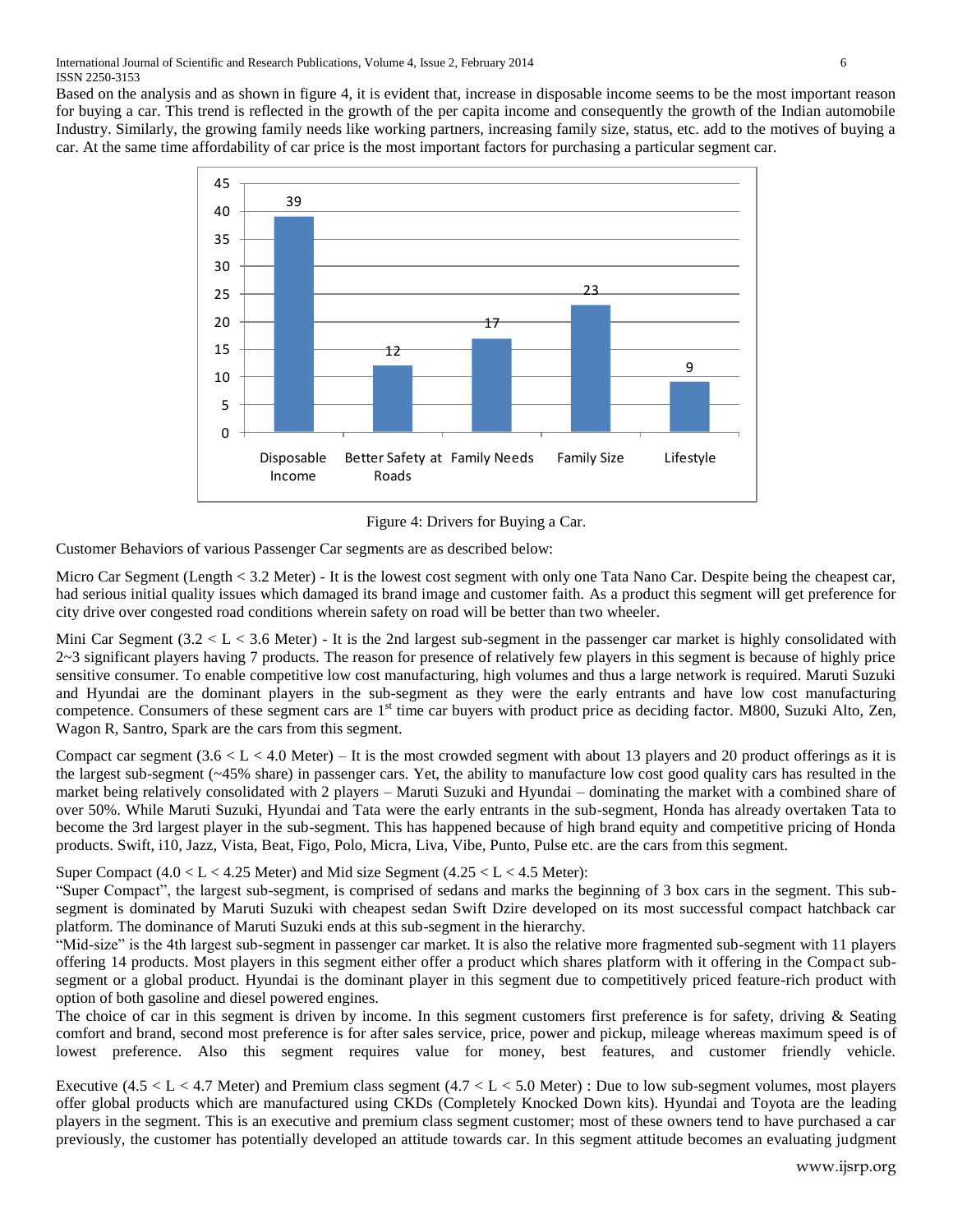International Journal of Scientific and Research Publications, Volume 4, Issue 2, February 2014 7 ISSN 2250-3153

based on prior or present experience. These customers preference is for attractive styling, brand image, best product performance in terms of acceleration, max speed and higher horse power. These customers seek to show personality, leadership from brand of car as most of the customers prefer this segment for business purpose. Car price, fuel efficiency, spares cost are of secondary importance. Car interiors styling such as IP shape & finish, all customer touch points, seat, steering door handle etc. are of high importance. Also exterior styling, overall look, paint finish and safety & driving comforts are of prime importance.

Luxury and Coupe sub-segment: These are relatively marginal segments with less than 1% combined share of the passenger car market. Almost all products in these sub-segments are offered through the CBU route (Completely Built Unit) due to miniscule volumes which neither justify neither localization nor local assembly. This segment is of high end luxury cars such as Audi, BMW, Jaguar, Mercedes, Lexus, Porsche, Rolls-Royce, as these brands are considered luxury. Average car price of this segment cars is more than Rs. 35 Lakh and is growing at an average rate of 20% Y-O-Y. According to the Report of World Wealth by Capegemini and Merrill Lynch Wealth Management, most countries in the world have increased their HNI (High Net-worth Individuals) count. While, India has more than doubled it – maximum compared to any other country in the world. HNI customers are celebrities, business leaders, and corporate honchos, politicians from urban and rural India. Their attitudes are "Got it? Flaunt it", "Power Show", "Image and Uniqueness". High social status from perceived brand image is the common driving factor of this segment. Superior functionality, best in class quality and high end & customized features are the most preferred parameters of this segment.

SUV & MUV Segment: This segment is actually utility segment further segmented into UV1, UV2, UV3 and UV4 based on length and price parameter. Economy segment UV's are Sumo, Safari, Aarya, Bolero, Scorpio, XUV500, Xylo, Innova. Whereas high end UV market is very limited and dominated by Fortuner, Prado, Landcrusier, Pajero etc. Customers of economy and high end SUV shows difference mainly in terms of affordability of vehicle price, spares cost and serviceability. Whereas the main driving factor of this segment is fun, road presence, egocentric relationship. In India economy class SUV's found to be of better choice in rural area as product image is rugged, muscular, rough& tough, worthiness to bad roads. High end SUV customers are celebrities, business tycoons, politicians those want to use car as indulgence. These segment cars are having high perceived safety by customers because of looks, overall structure and exterior styling of vehicle.

*Suggestions and Findings:*

- 1. After 68 years of freedom India is still dependent on gulf countries for its fuel requirement. Uncertainty and dependability for fuel on other countries restricts the growth of Indian car industry. Also currency used globally for fuel pricing is USD and any fluctuation in currency has direct impact on fuel cost which dampens the car sale. Manufacturers need to focus on alternative fuels to propel the future of car industry.
- 2. India is developing nation with low per capita income. Instability in Indian economy will have an immediate effect on car sale, as car is perceived as life style product. Though car industry cannot be insulated from the effects of slow down and recession in economy, industry needs to be more insync with growth and development of India.
- 3. Growth in disposable income and higher education will remain the main drivers of future advance cars. Car manufacturers need to track these trends and align their product strategies.
- 4. Indian government should come forward, reduce the taxation and revise the duty structure for green vehicles those are less pollutant, high fuel efficient, safe drive vehicles. Government should ensure better quality cars to be available on roads and implement ELV ( End of Life ) norms. Cars plying on roads for more than 10 years should be re-inspected for their proper functioning and roadworthiness. Road infrastructure needs to be further updated to support technological requirements such as ABS, Air Bag, and Vehicle tracking through GPS, RFID and electric car by proving road side electrical charging.
- 5. Car dealers and manufacturers show very good hospitality to customers during their visits to the place of showroom before and immediately after their purchase. But after some time they face a problem with their dealers regarding after sales service. Therefore, it is suggested that the services rendered r to be rendered should be properly explained, friendly approach and reliability in service to be further improved. Cost of spare parts to be charged reasonably.
- 6. The increase in number of women car owners, using the car for their office, personnel and family work, thus becoming an influential group, calls for separate attention of car manufacturers and marketers to focus their strategic efforts in this direction.
- 7. During initial search, TV commercials on car models and brands, search on internet websites of the manufacturer and visit to dealers / distributors were the prime sources where customers gathered information on car models and brands, marketers might want to focus on these factors to catch the attention of the intending future customers.
- 8. When it came to decision based on preferences, personal needs, the top slot parameters were the need of the business firm, peer pressure from other family members owning a car and upgraded the model to suit personal ambition. Marketers need to understand these requirements and focus their marketing strategies towards these customer requirements.
- 9. In the category of personal preference on comfort factors, dominant factors were comfort in driving, value for money and interior design, which topped the requirement list. Car segment wise analysis also brought out these specific comfort requirements across all the brands. Manufacturers might look into these aspects to their car design, so to attract car passengers, prone to decide the models based on these criteria.